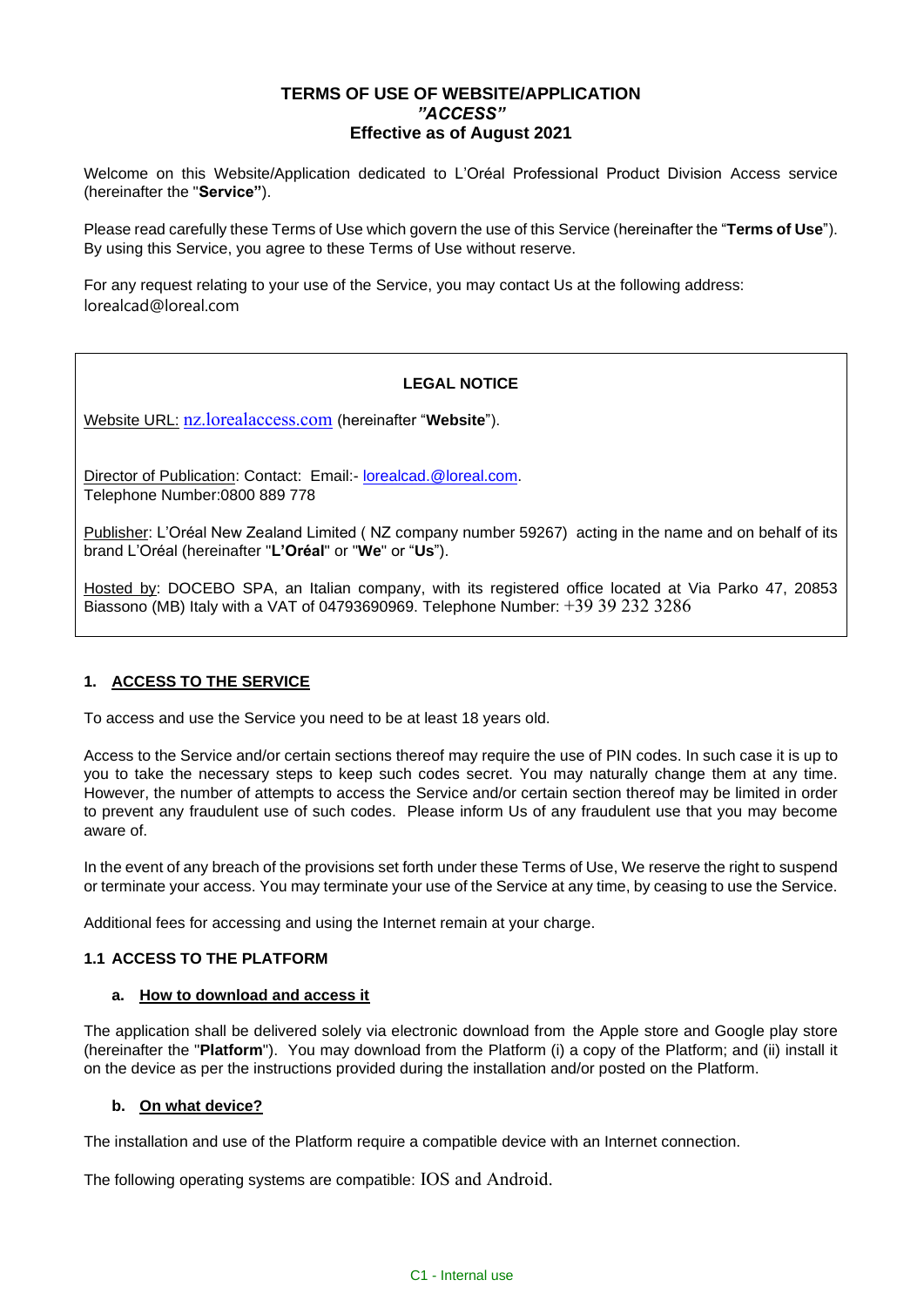You shall bear exclusive liability for any operation related to the required device, as well as any telecommunication expenses incurred in connection with the installation of, access to and downloading of, the Platform.

Your operator may charge you additional expenses for accessing the Internet from a mobile phone or tablet. We shall bear no liability for any network or roaming costs in connection with the Platform updates.

### **c. License**

The Platform is hereby licensed, not sold, to you.

As of the effective date of these Terms of Use, subject to compliance with the terms hereof, We hereby grant you on a non-exclusive, revocable and non-transferable license to use the Platform, during the period of use of the Platform, exclusively for strictly personal and private purposes. The territory for which the Platform user license is hereby granted shall be New Zealand.

## **2. Fees**

You may purchase access to online events such as classes and webinars as set out on the Platform ("**Events"**). Where you purchase access to an Event, it is an offer by you to purchase access to that particular Event for the fee displayed on the Platform at the time you place your order. We may, at our absolute discretion, accept or reject an order. We will endeavour to notify you of a rejection at the time of the order or within a reasonable time thereafter. Each order that we accept results in a separate binding agreement between you and us for the provision of your access to the Event in accordance with these Terms of Use and any additional terms and conditions set out on the Platform at the time you place your order.

You must pay us fees for any access to an Event which you order plus any applicable taxes, as set out on the Platform ("**Fees**"). It is your responsibility to check the Event you have chosen, including pricing, description, inclusions and other details before you submit your order through the Platform. Unless expressly set out on the Platform, we do not accept refunds for change of mind. To the extent permitted by law, once paid, the Fees are non-refundable. You acknowledge and agree that you must have sufficient funds in your selected payment account in order to pay the Fees and any other amounts due and payable. You are responsible for paying any fees, such as bank fees, for any payments that are dishonoured. You must not pay, or attempt to pay, any fees by fraudulent or unlawful means.

All purchases made through the Platform are subject to availability. We do our best to keep the Platform up to date with the availability for Events. We reserve the right to cancel, at any time before the date of the Event and for whatever reason, an order that we have previously accepted, including if, for any reason, we cannot run the Event (for example, for an event beyond our reasonable control) or if the Event you ordered access to was subject to an error on our Platform (for example in relation to a description, date or price).

## **3. INTELLECTUAL PROPERTY**

## **d. Intellectual property rights**

Developing the Service involved significant investments. The Website, the Platform and each of the elements it comprises (*i.e*., brands, images, texts, videos, etc.) are protected by intellectual property rights. No use, reproduction or representation of the Service (in whole or in part), on any media whatsoever, for any other purposes, including, but not limited to, commercial purposes, shall be authorized.

We may make available to you via the Service contents that you are authorized to download (hereinafter the "**Downloadable Content**"). We grant you, for your personal and private use only, free of charge and for the legal protection period of intellectual property rights as defined by applicable laws and international treaties, a non-exclusive and non-transferable right to use the Downloadable Content. Any reproduction, representation, modification or distribution of the Service shall be prohibited. By downloading or using such Downloadable Content, you agree to use them in accordance with these Terms of Use.

## **e. Third-party rights**

We hereby remind you that you shall secure all the necessary authorizations and rights from any relevant rights holders in connection with any content you may wish to post via the Service, including any and all intellectual property rights and/or literary, artistic and/or industrial property rights, and publicity rights (including the right to one's image), to allow your quiet use of such contents. For example, you shall secure the rights in and to any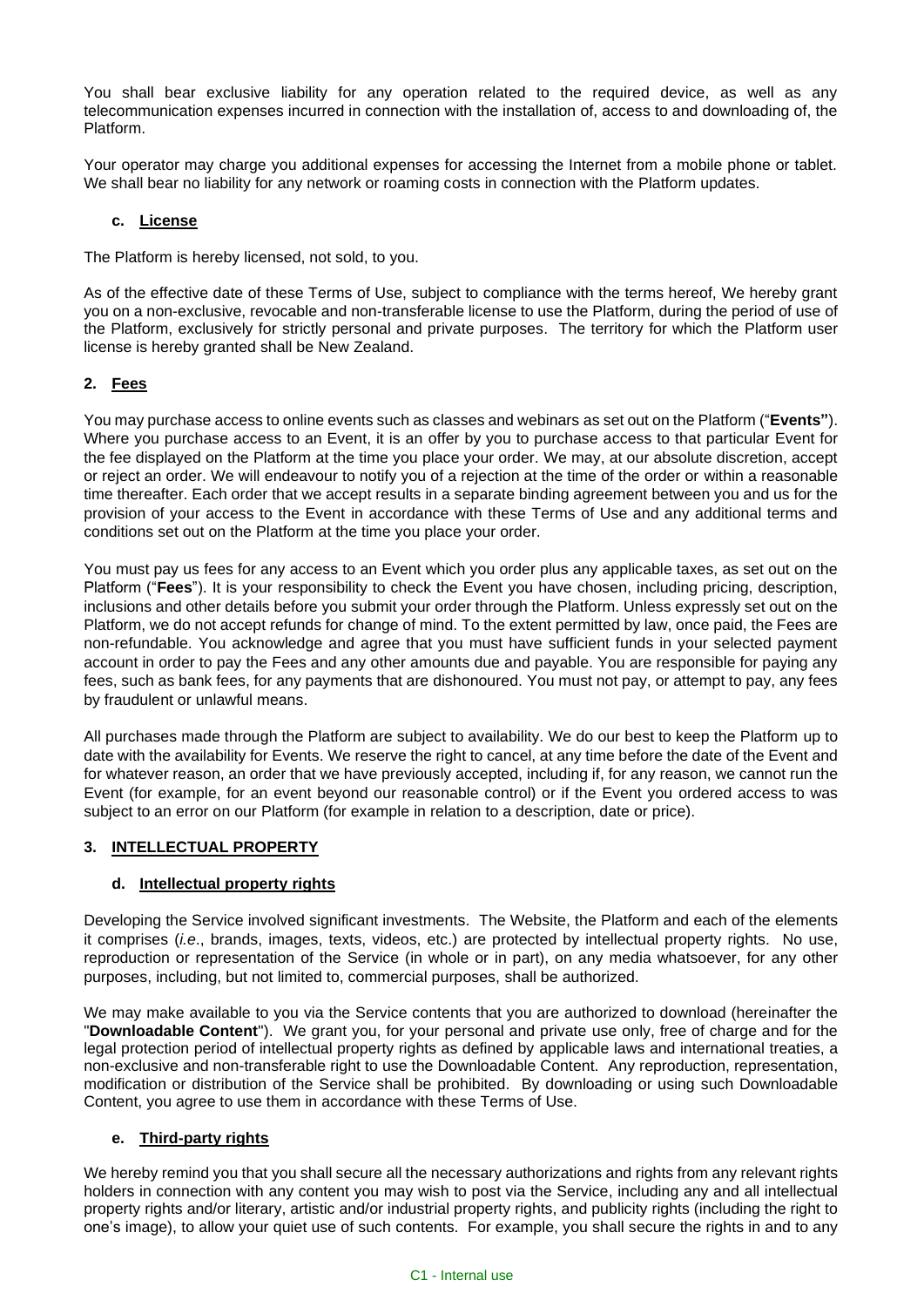contents (especially photographs) showing recent architectural items, advertising designs or apparel designs that might appear (acronyms, logos, etc.).

## **4. INFORMATION CONTAINED ON THE SERVICE**

## **a. General provisions**

We hereby remind you that inaccuracies and omissions may appear in the information available on this Service, particularly due to third parties. We hereby undertake to remove inaccuracies or to complete such information on the Website as soon as possible after we become aware of any inaccuracies or incomplete information.

## **a. Advice and beauty profile**

The advice provided on this Service and/or the tools made available to define your beauty profile are merely simulations intended for obtaining expert cosmetics advice.

The information they deliver are for strictly indicative purposes and shall in no event replace a medical diagnosis or clinical consultation, nor be substituted for a medical treatment.

Accordingly, We cannot guarantee your entire satisfaction with the advice that results from the use of such tools and assume no liability for any use you may make thereof.

For any further information or in the event of doubt, We recommend that you consult your physician.

## **b. Hypertext links**

The hypertext links included on the Service may lead you to websites published by third parties and the content of which We do not and cannot control. Accordingly, to the extent that said hypertext links were included on this Service for the sole purpose of facilitating your browsing experience of the Internet, looking up any thirdparty websites shall be your own decision, at your own risk and your sole liability.

## **5. PERSONAL DATA OR INFORMATION**

We may collect personal data or information related to you, particularly when you: (a) subscribe for a service; (b) download Downloadable Content; (c) sign in; (d) apply for a game/competition; (e) send Us an e-mail; (f) respond to a poll or study.

For any further information on the processing of your personal data or information, please look up our privacy [policy](https://www.loreal.com/en/new-zealand/pages/group/privacy-policy-new-zealand/)

## **6. COOKIES**

Cookies are small files that are left on your device while you browse the Website (such as the pages looked up, the date and time of such access, etc.) and which may be read whenever your access the same Website (hereinafter "**Cookies**").

For further information on the use of cookies, please consult our cookie table.

## **7. AMENDMENT TO THE SERVICE AND THE TERMS OF USE**

We may amend the contents and information included on the Service as well these Terms of Use, particularly for purposes of compliance with any new applicable legislation and/or regulations and/or to improve the Service. Any amendment shall be notified to you via the Website and/or the Platform before becoming effective under these Terms of Use. Unless the amendment requires your express approval, your continued use of the Service after such notification shall be deemed as your acceptance of the new Terms of Use.

### **8. CREDITS**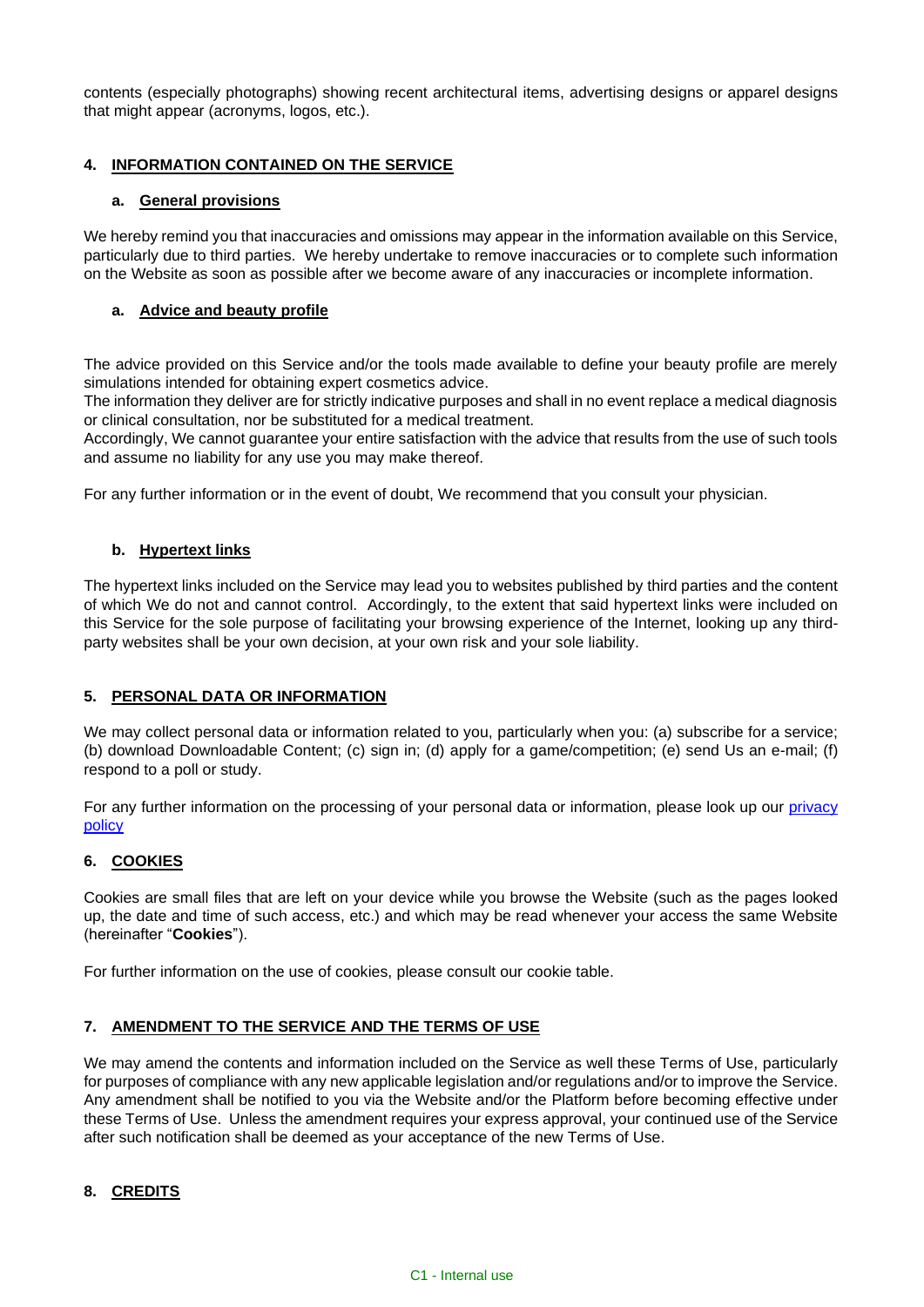The Service was developed for Us by DOCEBO S.p.A, a company limited by shares, with capital of EUR 762,161, having its registered offices at Via Aldo Moro 1 20846 , Macherio (MB) - ITALY , registered with the Macherio Registry of Trade and Companies under number 04793690969; Telephone Number: +39 39 232 3286

### **9. DISCLAIMER**

We shall use our best efforts to maintain access to the Service and Downloadable Content at all times. However, We cannot guarantee the permanent availability and accessibility of the Website or Platform. Indeed, we may be required to momentarily suspend access to all or part of the Service, particularly for technical maintenance purposes.

It is hereby further specified that the Internet and IT or telecommunication networks are not error-free and that interruptions and failures can occur. We cannot provide any guarantee in this regard and shall not therefore be held liable for any damage that may relate to the use of the Internet and IT or telecommunication networks, including, without limitation:

- (a) poor transmission and/or reception of any data and/or information via the Internet;
- (b) any external intrusions or computer viruses;
- (c) any defaulting reception equipment or communication networks; and
- (d) any such Internet malfunction as may hinder the proper operation of the Service.

## <span id="page-3-0"></span>**10. WARRANTIES AND LIABILITY**

All conditions, warranties, guarantees, rights, remedies, liabilities or other terms that may be implied or imposed by custom, under the general law or by statute, whether express or implied, as to the condition, suitability, quality, fitness or safety of any goods or services supplied under, or pursuant to, the Service, Downloadable Content, Website and Platform ("**Warranties**"), are expressly excluded to the extent permitted by law.

Nothing contained in these Terms of Use excludes, restricts or modifies the application of any condition, warranty or other obligation, the exercise of any right or remedy, or the imposition of any liability under the *Consumer Guarantees Act 1993, the Fair Trading Act 1986,* or any other legislation (the "**Acts**") where to do so is unlawful. To the maximum extent permitted by law, where the benefit of any such condition, warranty or other obligation is conferred upon you pursuant to any of the Acts, L'Oréal's sole liability for breach of any such condition, warranty or other obligation is limited to L'Oréal's obligation under the relevant Act.

Despite anything to the contrary, to the maximum extent permitted by law, L'Oréal's liability shall be limited to direct damage, excluding any other damage or loss whatsoever, and we expressly exclude liability, and will not be liable to you or any third party for any Liability, and you waive and release Us from any Liability, arising from or in connection with:

- (a) L'Oréal's development and operation of the Service (including any Downloadable Content), Website and Platform;
- (b) your use of the Service, Website or Platform (including any Downloadable Content received as part of the Service);
- (c) any personal injury or death to you or any third person;
- (d) Consequential Loss; or
- (e) any event beyond our reasonable control.

### In this clause [10:](#page-3-0)

"**Consequential Loss**" includes any consequential loss, indirect loss, real or anticipated loss of profit, loss of benefit, loss of revenue, loss of business, loss of goodwill, loss of opportunity, loss of savings, loss of reputation, loss of use and/or loss or corruption of data, whether under statute, contract, equity, tort (including negligence), indemnity or otherwise.

"**Liability**" means any expense, cost, liability, loss, damage, claim, notice, entitlement, investigation, demand, proceeding or judgment (whether under statute, contract, equity, tort (including negligence), indemnity or otherwise), howsoever arising, whether direct or indirect and/or whether present, unascertained, future or contingent and whether involving a third party or a party to these Terms of Use or otherwise.